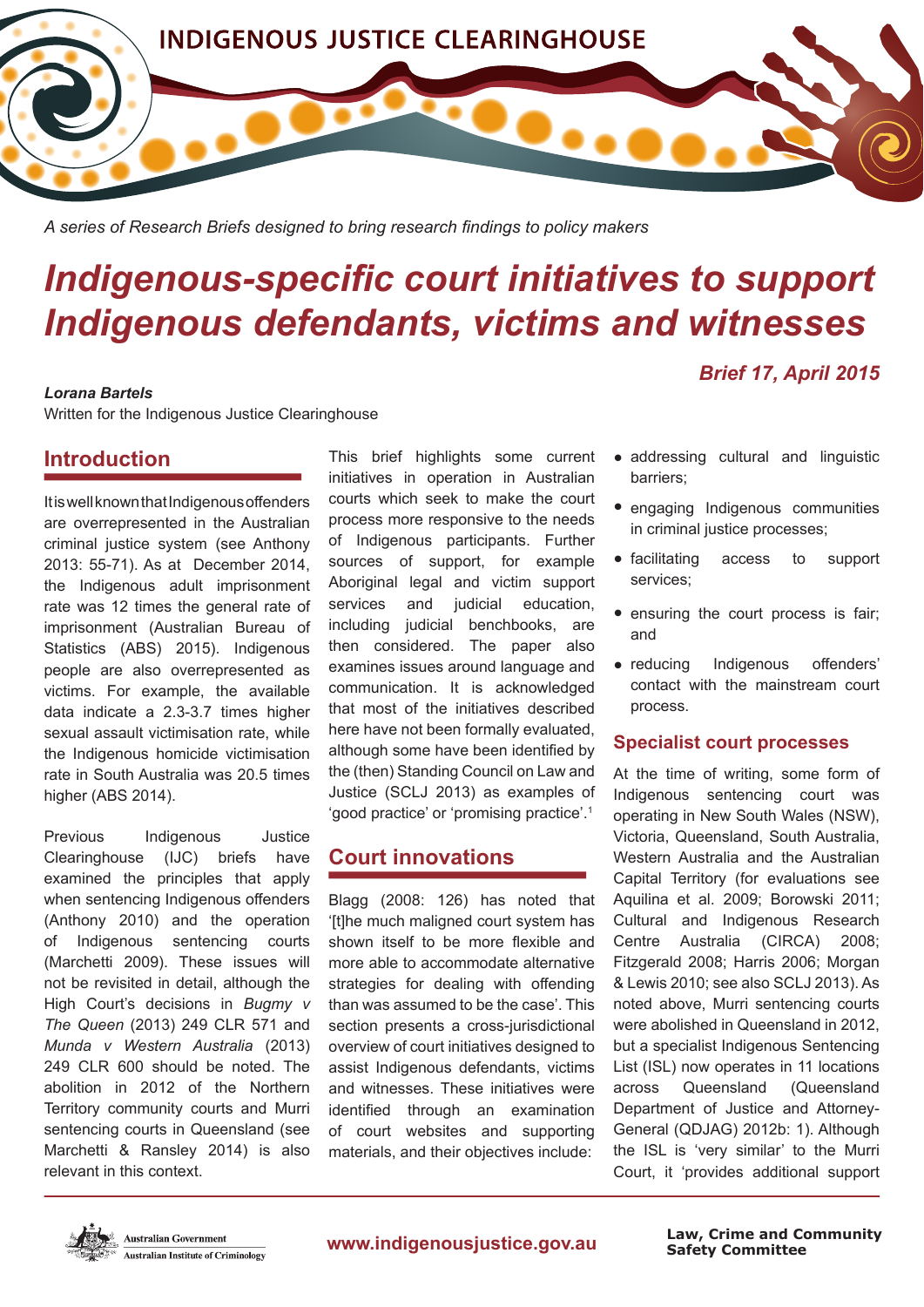and referrals to program[s]' and 'assists in addressing the underlying causes of a defendant's criminality', as 'offenders can be referred to services as part of their bail undertaking, including drug or alcohol rehabilitation, work readiness courses or enduing offending programs' (C White, pers comm, 23 October 2014).

In addition, the Remote Justice of the Peace (JP) (Magistrates Court) Program empowers Queensland's JP magistrates, most of whom are Indigenous, to deal with offences against local laws and summary offences, as well as bail applications and granting adjournments (QDJAG 2012c; see also Anthony 2014: [1.5.980]). The program currently operates in six areas, has trained and sworn in over 200 JPs, and has been described as an example of promising practice (SCLJ 2013). An independent evaluation of the program found that stakeholders were 'almost unanimous' in their support for the program, due in part to its 'potential to build capacity for Indigenous communities to own solutions to offending within them' (Allison et al. 2012: 25). A 'great strength' of the program was that 'JPs spoke the same language and shared the same cultural background as the people who appeared before them' (2012: 27). However, the evaluation also identifed some criticisms, including: concerns with recruiting and retaining Indigenous JPs; the lack of clear or consistent criteria about which matters to refer to JPs; the lack of legal assistance; the over-reliance on fnes as a sentencing option; and disproportionately harsh sentencing outcomes, when compared with the Magistrates Courts.

The Barndimalgu Court in Western Australia is a pre-sentencing court which hears family and domestic violence matters involving Aboriginal people (Western Australian Department of Attorney-General (WADAG) and Department of Corrective Services nd: 1). It 'provides offenders with the opportunity to complete programs to address their violent behaviour before the final sentence is delivered' (Magistrates Court of Western Australia (MCWA) 2014a). This initiative is currently being evaluated (SCLJ 2013).

Another West Australian initiative is the Aboriginal Alternative Dispute Resolution Service, which 'aims to reduce the incidence of Aboriginal people's involvement with the criminal justice system by providing an effective and culturally appropriate form of dispute resolution' (MCWA 2014b). This service recognises that some of the issues affecting Aboriginal people include complex and sometimes chronic inter- and intra-family feuding and is another example of promising practice (SCLJ 2013).

#### **Community justice groups**

NSW has community justice groups (CJGs) operating in 20 locations. These groups comprise of Aboriginal people examining local crime and offending problems and developing ways to address these issues. They work with different parts of the criminal justice system to improve its effectiveness for Indigenous people (NSW Justice and Attorney-General 2009). This initiative has been identifed as an example of promising practice (SCLJ 2013).

The Queensland CJGs Program operates in over 55 locations and is estimated to support over 5,000 Indigenous offenders and 3,000 victims of crime each year (QDJAG 2012a; see also Anthony 2014: [1.5.980]). Most CJG members are Elders, 'Respected Persons', Traditional Owners and members of the Indigenous community. CJGs encourage diversionary processes (including the ISL) and 'develop networks with other government agencies to ensure that issues impacting on Indigenous communities are addressed' (QDJAG 2012a: 2). They also make cultural submissions to the Magistrates Court and identify and promote supporting programs that assist Magistrates in their decision-making. An evaluation of this program (KPMG 2010) found it was closely aligned with strategic government initiatives at the state and national level. It also had widespread support amongst Indigenous community leaders, community-based service providers, and justice system stakeholders. However, the quality and effectiveness of the program were seen as severely constrained by poor program resourcing and governance arrangements. In addition, the efficiency of the program could not be reliably estimated using the available fnancial and performance data, and poor data quality was identifed as a weakness of the program.

### **Procedural support for court participants**

NSW runs the Aboriginal Client Service Specialists Program in the local courts. The program provides advice and support to Indigenous defendants and aims to minimise breaches of court orders (Marchetti & Ransley 2014).

The Koori Liaison Officer Program is available to support any party to a court proceeding (applicants, respondents and defendants) in the Magistrates Court of Victoria (MCV) (eg the Family Violence Court Division) (MCV 2014b). There are also Koori Community Engagement Officers at two Magistrates Courts, who assist Koori participants in the court process and liaise with Koori communities (MCV 2014a). In addition, the Koori Victims of Crime Assistance Tribunal (VOCAT) List operates within the VOCAT and specifically helps Koori victims of crime (Courts and Tribunals Victoria 2014). Another program managed by the VDHS is the Koori Intensive Support Program, which works with young people to help them comply with the conditions of their bail or deferred sentences (Department of Human Services Victoria (DHSV) 2014).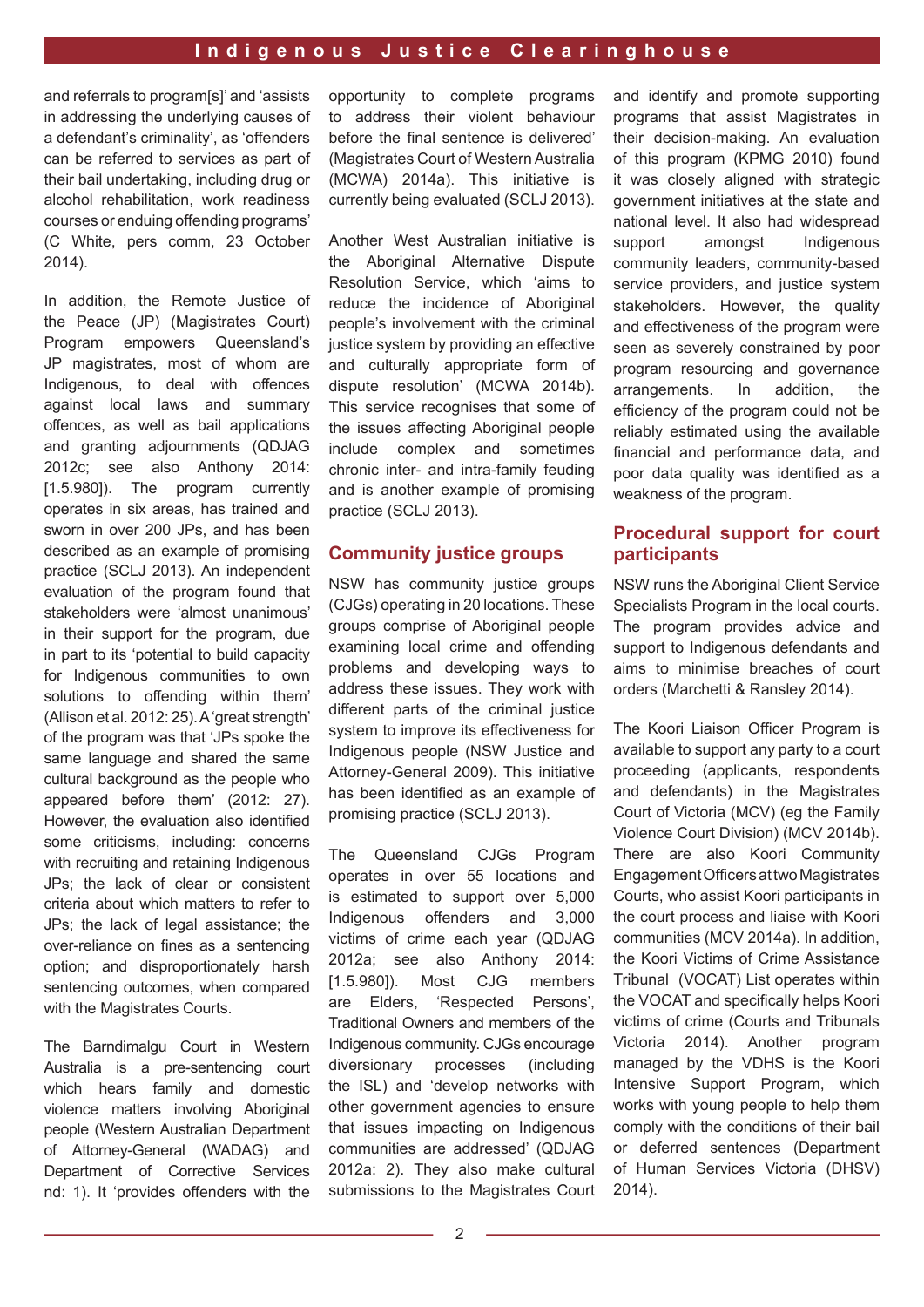The South Australian Courts Administration Authority (SACAA) (2014) employs 10 Aboriginal Justice Officers (AJOs) to support Aboriginal court participants, judicial officers and the community. AJOs are permanently based at five courts, including the Youth Court, as well as servicing 14 other metropolitan, regional and remote courts.

Western Australia has Aboriginal Court Liaison Officers (ACLOs) located in eight courts. A 2011 evaluation found Aboriginal stakeholders, judicial officers and other justice stakeholders found them highly valuable (see SCLJ 2013). In addition, the MCWA website refers to the Aboriginal Visitors Scheme, which provides support and counselling for Aboriginal detainees and prisoners.

In Tasmania, an Aboriginal court support officer is 'available to provide support to Aboriginal adult and child victims of family violence (including referral to appropriate counselling and other services) and guide them through the justice system during and after court appearances' (Victim Support Services Tasmania 2014).

The SCLJ (2013) described the NSW Aboriginal Client Service Specialists Program, Koori VOCAT List, Koori Intensive Support Program, South Australian AJOs and Western Australian ACLOs as examples of promising practice, and the Koori Liaison Officer Program and Koori Community Engagement Officers as examples of good practice. Blagg has described Indigenous justice/ court officers as 'pivotal [and]... the lynchpin of the process, bringing their local knowledge of offenders and their families to the table' (2008: 132; see also Daly & Marchetti 2012: 465).

### **Social support for court participants**

In Victoria, the Koori Youth Justice Program was developed in response to the findings of the Royal Commission into Aboriginal Deaths in Custody (RCIADIC) (DHSV 2014). The program employs Koori youth justice workers to provide access for young Aboriginal offenders to appropriate role models and culturally sensitive support, advocacy and casework. The program targets young people at risk of offending, as well as offenders on community-based and custodial orders (Courts and Tribunals Victoria 2014). The SCLJ (2013: 43) noted that a review of this program in 2010 'found that overall the approach and types of interventions provided by the Koori Youth Justice Program are in line with promising practices'.

# **Further sources of support**

There are a number of other sources of support for Indigenous participants in the court system. The following is not a comprehensive list, but provides some examples that seek to respond to the specific needs of Indigenous defendants, victims and/or witnesses.

First, there is at least one Aboriginal Legal Service (ALS) in each jurisdiction. These agencies provide a range of services, including legal advice and representation, prisoner support, community education and liaison, research, law reform and advocacy. For example, the Victorian ALS works with Koori communities to explore ways to make the justice system more equitable for Indigenous people and seeks to change attitudes within mainstream services, such as the police and courts. The SCLJ (2013) considered this an example of promising practice. In addition, the National Aboriginal and Torres Strait Islander Legal Services (NATSILS) was

established as the national peak body for ALS agencies in 2007 (NATSILS 2014). Its key functions include:

- advocating at the national level for the rights of Indigenous people within the justice system;
- working to ensure Indigenous peoples' equitable access to justice; and
- ensuring that ALS agencies are adequately funded and equipped to provide high quality and culturally competent legal assistance services.

The NT Chief Justice has described ALS agencies as 'significant contributors to the administration of justice' (Riley 2012: 10).

Each state and territory also has a legal aid organisation, some of which specifically acknowledge the needs of Indigenous people. For example, Legal Aid Queensland (nd) has developed a brochure entitled 'Best practice guidelines for lawyers providing legal services to Aboriginal and Torres Strait Islander [ATSI] clients'. This sets out 10 quiding principles in relation to such issues as: effective communication, the central role of community in the lives of Indigenous clients, and the complex causes of Indigenous overrepresentation in the criminal justice system as both victims and defendants. Legal Aid Queensland also provides free seminars for lawyers on communication skills and cultural considerations when representing Indigenous clients and an Indigenous legal information hotline. All of these initiatives are seen by the SCLJ (2013) as examples of promising practice.

Many public prosecution agencies have a witness assistance scheme (WAS) which provides specific assistance to Indigenous witnesses and victims. For example, the NSW Office of the Director of Public Prosecutions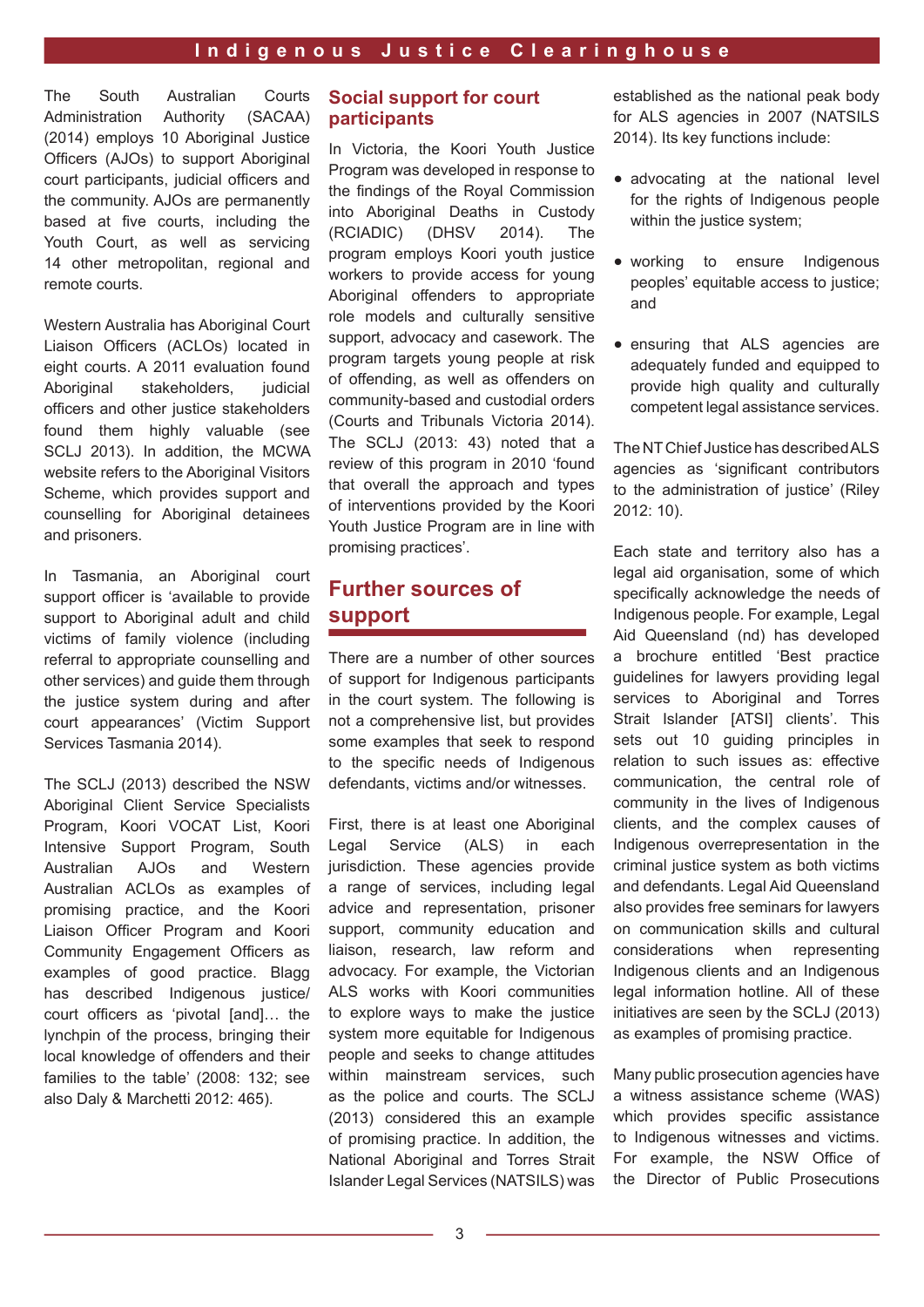(ODPP) website notes that each region has an Aboriginal WAS officer to assist Aboriginal victims and witnesses, which is another example of promising practice (SCLJ 2013). These officers 'have professional qualifcations, training and experience in counselling to assist victims and witnesses and their families going through the prosecution process' (NSWODPP 2014).

There is also a range of victim support services, some of which acknowledge the specifc needs of Indigenous victims. By way of example, the South Australian Commissioner for Victims' Rights (2010) has prepared a document called 'Speaking Up as a Victim of Crime'. Aimed at Aboriginal victims, it presents information on talking to the police, the court and support services, and is presented in both English and Creole.

# **Judicial education**

The National Judicial College of Australia (NJCA), Judicial Commission of NSW (JCNSW), Judicial College of Victoria (JCV) and Australasian Institute of Judicial Administration (AIJA) provide education for Australian judicial officers. The NJCA also has a national Indigenous Justice Committee, chaired by the Chief Justice of Western Australia, which makes decisions on the allocation of funds to conduct professional development programs for judicial officers on Indigenous justice issues (NJCA 2014a).

The following judicial education events were scheduled for 2014 (JCNSW 2014; JCV 2014):

- guided walks in Sydney and Melbourne for judicial officers to gain a better understanding of Aboriginal connections to place;
- a seminar on the impact of *Bugmy*  and *Munda* on sentencing Aboriginal offenders and a session on

sentencing Indigenous offenders at the biennial NJCA Sentencing Conference;

- a seminar on mental health in<br>Indigenous communities, which Indigenous communities, sought to provide participants with a better understanding of Indigenous approaches to health and the need to provide culturally appropriate and holistic mental health services to Indigenous people in the criminal justice system; and
- a presentation on the key findings of a recent Victorian Sentencing Advisory Council report on sentencing outcomes for Koori and non-Koori adult offenders in the MCV, as well as some of the issues around bail applications for Koori offenders.

The topic of the AIJA's 2013 annual conference was 'Current Issues In Delivering Indigenous Justice – Challenges for the Courts' (AIJA 2013). Session themes included:

- Indigenous courts in Australia and New Zealand;
- the need for further innovations to assist both Indigenous courts and mainstream courts in their work with Indigenous people;
- comparisons in sentence severity for Indigenous and non-Indigenous offenders;
- learning about Indigenous communities and their needs; and
- Aboriginal young people and justice.

Some jurisdictions also hold ongoing cultural awareness training for judicial officers and court staff. In South Australia, a two-day course on Aboriginal cultural awareness issues is mandatory for all new staff, and new magistrates also attend. It is delivered every three months by CAA Aboriginal staff (SACAA 2014). According to the

SCLJ (2013: 11), the course 'has been delivered to over 500 CAA participants and regularly receives extremely positive feedback'. Accordingly, this is seen as an example of promising practice. There is also a South Australian NJCA Indigenous justice committee, which raises Aboriginal cultural awareness among judicial officers by providing presentations, workshops and community visits (SACAA 2014).

Judicial benchbooks are reference materials to assist judicial officers. The *Aboriginal Benchbook for Western Australian Courts* was frst written in 2002 and updated in 2008 (Fryer-Smith 2008). There are also sections on Indigenous issues in the Western Australian and NSW *Equality Before the Law* benchbooks (WADAG 2009; JCNSW 2006) and the Supreme Court of Queensland (2005) *Equal Treatment Benchbook*. In addition, the *Solution-Focused Judging Benchbook* (King 2009) addresses a range of issues relevant to Indigenous defendants.

Judge Stephen Norrish (2013) has noted the limitations of judicial education, in that it is voluntary in nature. He suggested that all jurisdictions should have compulsory components on Indigenous issues as part of both orientation information (as already occurs in South Australia) and annual conferences, as well as an Aboriginal benchbook. In addition, he suggested that all judicial officers dealing with Aboriginal people 'should have access to a checklist of issues particular to the jurisdiction that permit consideration of the context in which the individual offender comes before the court' (2013: 49). These suggestions are worthy of further consideration.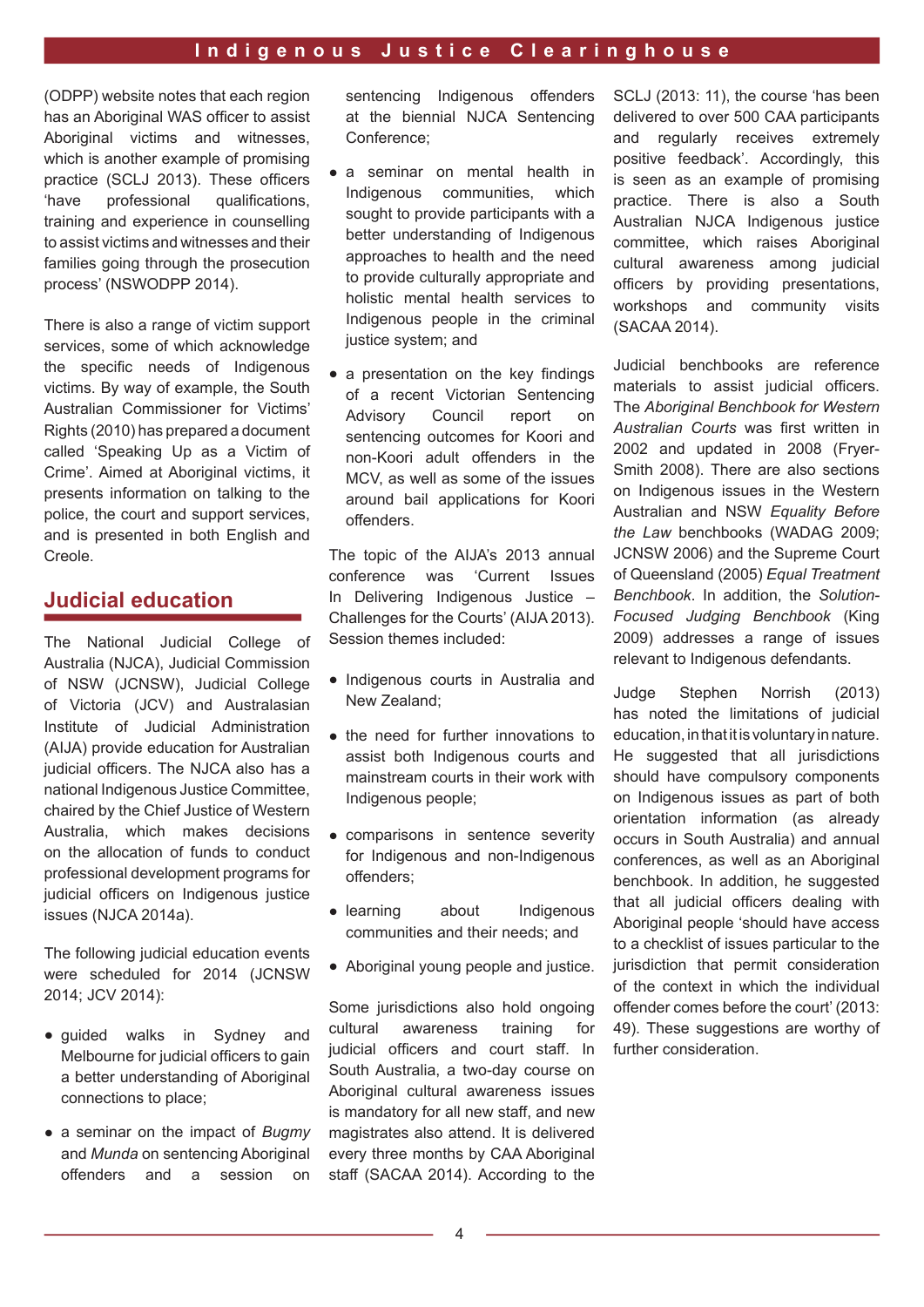# **Language and communication issues**

The House of Representatives Standing Committee on Aboriginal and Torres Strait Islander Affairs (HRSCATSIA) (2011) recommended that a national Indigenous interpreter service be established by 2015. At present, such services are only available in some jurisdictions. The NT Aboriginal Interpreter Service is the most comprehensive, and provides a 24-hour service (NT Magistrates Courts 2014). According to the Chief Justice of the NT Supreme Court (Riley 2012: 12-13), '[i]nterpreters are now used as a matter of course where language difficulties have been identified'. The Commonwealth Government is funding over \$6 million in initiatives in 2014-15 to improve the supply of Indigenous interpreters in the NT, Queensland, South Australia and Western Australia. In addition, the Commonwealth and NT governments are exploring the feasibility, cost and service delivery issues involved in using the NT service as a platform for a national Indigenous interpreter service (F Byers, pers comm, 27 August 2014).

The Queensland *Equality Treatment* benchbook (Supreme Court of Queensland 2005) includes a chapter on Indigenous language and communication which covers such issues as misinterpretation, silence, gratuitous concurrence, leading questions in cross-examination and the use of court interpreters. It also sets out guidelines for effective communication with speakers of Aboriginal English, such as the use of indirect questions and avoiding fgurative speech and 'either/or' questions. Similar issues are also examined in some of the other judicial benchbooks discussed above (see Fryer-Smith 2008: Chapter 5; JCNSW 2006: 2303-2313). The AIJA has also developed a handbook entitled *Indigenous Interpreting Issues for Courts* (Cooke 2002), which explains key concepts in Aboriginal English,

interpreting issues in the context of evidentiary discourse and determining the need for an interpreter.

It is vital that all relevant stakeholders in the court process – police, court and judicial officers, as well as legal representatives for the prosecution and defence – are adequately informed about these issues, in order to minimise miscommunication and unjust outcomes in cases involving Indigenous defendants, victims and other witnesses.

# **International initiatives**

### **New Zealand**

The New Zealand court websites do not suggest there are any Māori-focused court practices, but there are currently 13 Rangatahi youth courts in operation; the frst such court was established in 2008, based on the Victorian Koori Children's Court (Sharp 2013). These courts operate within the existing youth court model, but take place at a marae, a traditional Māori meeting place, and adopt Māori language and protocols as part of the court process, including rituals, blessings, songs and food. The purpose of the court hearing is to monitor the progress of the young person's Family Group Conference (FGC) plan; FGCs have been described as 'the lynchpin of the New Zealand youth justice process' (Taumaunu 2014: 7). An evaluation by the Ministry of Justice (2012) indicated positive early outcomes for offenders, communities and organisations. The Principal Youth Court Judge has described Rangatahi courts as 'a revolution within New Zealand's youth justice system' (Becroft 2013: 2), while Sharp (2013: 37) suggested that the courts 'are driving change by exposing broader, system-wide deficiencies such as the under-representation of Māori judges'. The Pasifika Youth Court, which operates in Auckland, is based on similar principles, but caters for young offenders from a number of Pacific Islander nations (Sharp 2013).

#### **Canada**

In *R v Gladue* [1999] 1 SCR 688, the Supreme Court of Canada set out general principles that apply when sentencing Aboriginal offenders, including that judges must consider the unique systemic or background factors which may have played a part in bringing the offender before the courts. In response to a perceived failure to implement the principles set out in *Gladue*, so-called 'Gladue courts' were established in 2001, with Aboriginal caseworkers appointed to provide reports to the court on the systemic and background issues affecting the lives of Aboriginal offenders, together with available culturally relevant sentencing options (Hopkins 2012; see also Jeffries & Stenning 2014). A central part of the courts' operation is the Gladue report, which is written by Aboriginal people about an Aboriginal defendant's cultural background and is 'designed to give a Judge a full picture of the person they are dealing with' (Sharp 2013: 13).

A recent report released by the Department of Justice Canada (April & Magrinelli Orsi 2013) indicated that there were at least 19 specialised courts in operation, in eight out of 11 jurisdictions. Judicial training on the decision in *Gladue*, the relevant legislation and cultural awareness took place in about half the jurisdictions. Seven jurisdictions provided training for probation officers, court workers and legal counsel on the preparation of independent sentencing and presentence reports involving Aboriginal offenders, although participants were divided on the utility of this training. In most jurisdictions, bail and parole decision-making in respect of Aboriginal defendants were also informed by '*Gladue* type information' (April & Magrinelli Orsi 2013: 1). To date, there has been no formal evaluation of these courts (Jeffries & Stenning 2014).

There were also community justice programs in operation in nine jurisdictions, including court and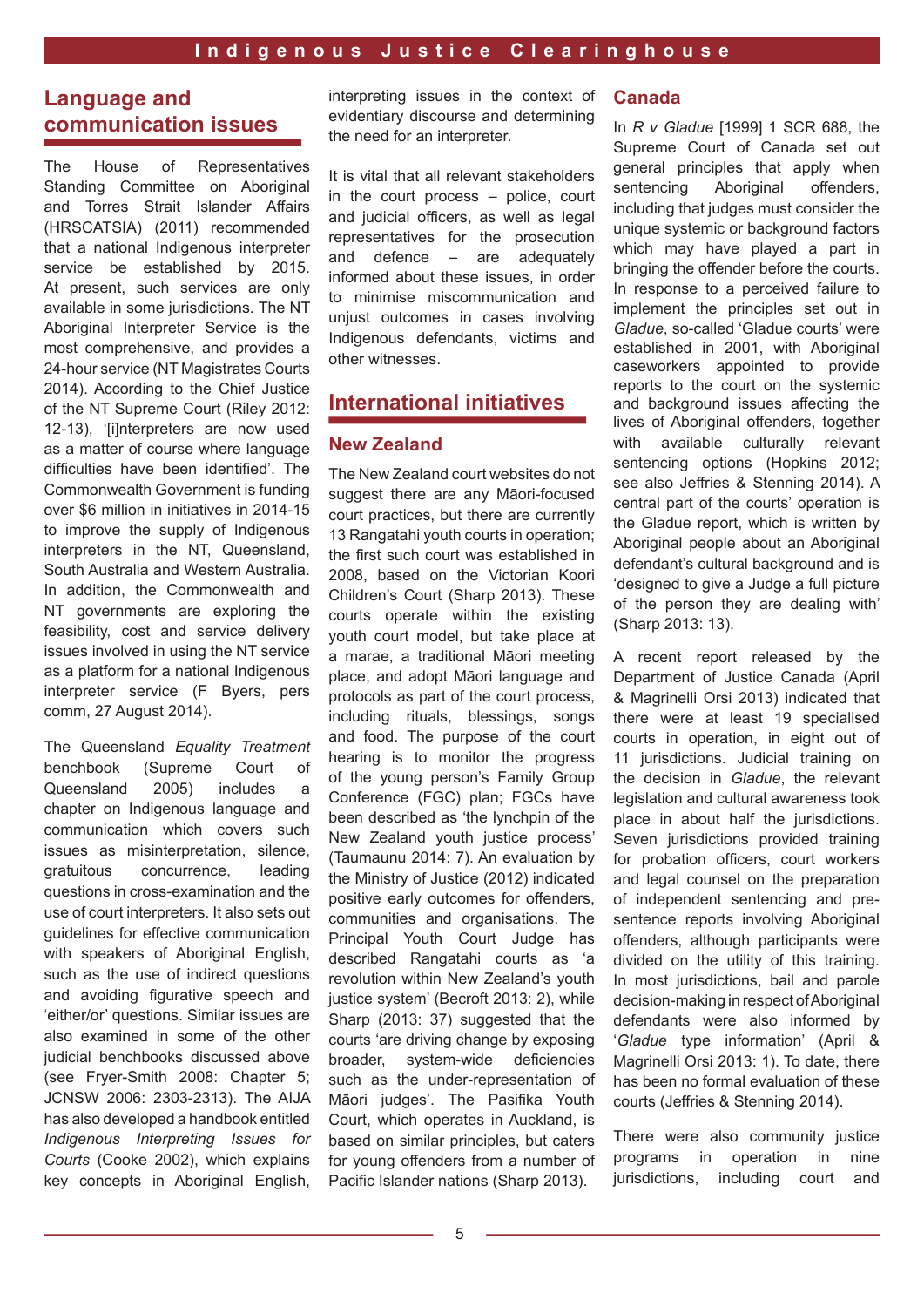corrections liaison officers and programs specifically designed for juveniles. A key concern was around information sharing and communication; indeed, this was described as 'one of the key challenges of Aboriginal justice, [which] undoubtedly affects the consistency and effectiveness of the delivery of services for Aboriginal individuals who must make their way through the system' (April & Magrinelli Orsi 2013: 24). Research should be undertaken to ensure that the same does not apply in the Australian context, and that Indigenous court participants are able to appropriately draw on the support of relevant services.

# **Conclusion**

This brief has identifed a range of Indigenous-specifc court initiatives which variously seek to:

- provide advice on court processes to Indigenous defendants, witnesses, victims and their families;
- assist Indigenous people to access relevant services;
- liaise with relevant agencies to coordinate service delivery;
- educate and provide advice to judicial officers, court staff, prosecutors, defence counsel, police, corrections officers and other key stakeholders in the criminal justice system;
- assist with Aboriginal sentencing courts and conferences;
- recruit, train and support Elders and Respected Persons;
- deliver community education on criminal justice and Indigenous issues;
- assist in the development, evaluation and implementation of new policies and procedures relating to Indigenous issues; and
- maintain records of referrals and services provided, as well as preparing statistical and other reports.

The brief then considered Indigenous legal and victim support services, judicial education, and issues in relation to language and communication.

As noted above, there is little evaluation information available in this context. This accordingly limits the strength of the conclusions that can be made in respect of 'what works' for Indigenous defendants, victims and witnesses. In addition, as Blagg (2008: 185) has noted. 'Itlhe road to justice reform in Aboriginal Australia is littered with the wreckage of promising one-off initiatives, pilot projects and local strategies that have failed to be refunded, nurtured and maintained by government'. The decision to abolish the Murri courts in Queensland is clearly an example of this (Moore 2012). Consistent funding is therefore required to ensure adequate ongoing support for all Indigenous participants in the court process. Further research is also required to better understand the operation and effectiveness of the initiatives described in this paper in terms of both process (eg, the impact of Indigenous liaison officer involvement on participant satisfaction) and outcome (eg, the impact of judicial education on conviction rates or sentencing outcomes).

Daly and Proietti-Scifoni (2009: 8) have observed:

It would be naive to suppose that... innovative justice practice, can alone produce signifcant reductions in re-offending or imprisonment. Other socio-economic policies are required in education, health, and economic development. However, conventional criminal justice practices can be improved by being less harmful and more socially reintegrative.

This brief has identifed a number of initiatives which may make the Australian court system less harmful for Indigenous defendants, victims and witnesses. However, it is critical that measures of this nature be developed in partnership with members of the community they purport to represent. As Anthony (2013: 202) has noted, 'empowering Indigenous communities in the justice process would fortify their laws, restore their governance structures and contribute to Indigenous healing'.

# **References**

All websites were correct as at September 2014

ABS 2015. *Corrective Services, Australia, December 2014.* Cat no. 4512.0. Canberra: ABS

ABS 2014b. *Recorded Crime – Victims, Australia,* 2013. Cat no. 4510.0. Canberra: ABS

AIJA 2013. *Current issues in delivering Indigenous justice – Challenges for the courts. Conference program.* http:// www.aija.org.au/Ind Courts Conf 2013/ Program.pdf

Allison F et al. 2012. Sentencing and punishment in the Indigenous Justices of the Peace courts. *Australian Indigenous Law Review.* 16: 15-36

Anthony T 2010. *Sentencing Indigenous offenders.* Brief no 7. Sydney: IJC

Anthony T 2013. *Indigenous People, Crime and Punishment.* Abingdon: Routledge

Anthony T 2014. *The Laws of Australia: Aboriginal and Torres Strait Islanders.* Sydney: Thomson Reuters

April S & Magrinelli Orsi M 2013. *Gladue practices in the provinces and territories*. Ottawa: Department of Justice Canada

Aquilina H et al. 2009. *Evaluation of the Aboriginal sentencing court of Kalgoorlie.* Perth: Shelby Consulting

Becroft A 2013. *Editorial*. Rangatahi Courts Newsletter. 3: 2-4

Blagg H 2008. *Crime, Aboriginality and the decolonisation of justice.* Sydney: Hawkins Press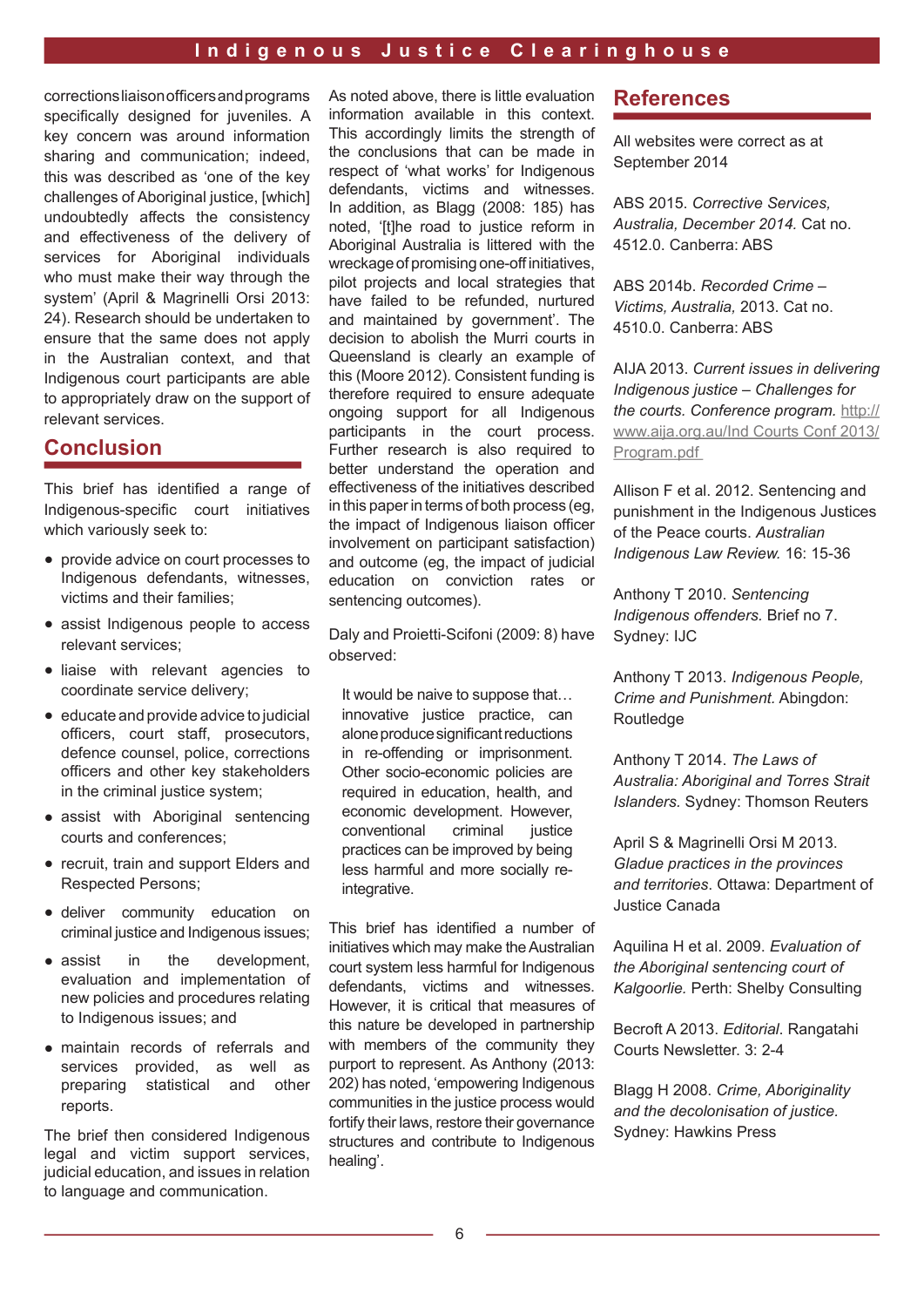Borowski A 2011. In Courtroom 7 - The Children's Koori Court at work: Findings from an evaluation*. International Journal of Offender Therapy and Comparative Criminology.* 55: 1110-1134

CIRCA 2008. *Evaluation of circle sentencing program:* Report. Sydney: NSW Attorney General's Department

Cooke M 2002. *Indigenous interpreting issues for courts.* Melbourne: AIJA.

Courts and Tribunals Victoria 2014. *Koori Court and Koori programs.*  http://www.courts.vic.gov.au/courtstribunals/specialist-courts-and-

initiatives/koori-court

Daly K & Marchetti E 2012. Innovative justice processes: Restorative justice, Indigenous justice, and therapeutic jurisprudence. In M Marmo, W de Lint and D Palmer (eds) *Crime and Justice: A Guide to Criminology.* 4th ed. Sydney: Lawbook Co

Daly K & Proietti-Scifoni G 2009. *Defendants in the circle: Nowra Circle Court, the presence and impact of Elders, and re-offending.* Brisbane: **Griffith University** 

DHSV 2014. *Koori youth justice programs.* http://www.dhs.vic.gov. au/about-the-department/plans, programs-and-projects/programs/ youth-specific/youth-justice-kooriprograms

Fitzgerald J 2008. Does circle sentencing reduce Aboriginal offending? *Crime and Justice Bulletin no 115*. Sydney: NSW Bureau of Crime Statistics and Research

Fryer-Smith K 2008. *The Aboriginal benchbook for Western Australian courts.* 2nd ed. Melbourne: AIJA

Harris M 2006. *A sentencing conversation: Evaluation of the Koori Courts Pilot Program.* Melbourne: Department of Justice

Hopkins A 2012. The relevance of Aboriginality in sentencing: 'Sentencing a person for who they are'. *Australian Indigenous Law Review*. 16: 37-52

HRSCATSIA 2011. *Doing Time - Time For Doing: Indigenous Youth in the Criminal Justice System.* Canberra: **HRSCATSIA** 

JCNSW 2014. *Education calendar 2014.* http://njca.com. au/wp-content/uploads/2013/03/ JCEducationCalendar2014\_as-at-3- Feb\_2.pdf

### JCNSW 2006. *Equality before the law.* Sydney: JCNSW

JCV 2014. *2014 prospectus.* http:// www.judicialcollege.vic.edu.au/ sites/default/files/ 130827 FINAL Prospectus - Web Version.pdf

Jeffries S & Stenning P 2014. Sentencing Aboriginal offenders: Law, policy, and practice in three countries. *Canadian Journal of Criminology and Criminal Justice*. 56: 447-494

King M 2009. *Solution-focused judging benchbook.* Melbourne: AIJA

KPMG 2010. *Evaluation of the Community Justice Group program:*  Final report. Brisbane: Queensland Department of Justice and Attorney-General

Legal Aid Queensland nd. *Best practice guidelines for lawyers providing legal services to Aboriginal and Torres Strait Islander clients*  http://www.legalaid.qld.gov.au/ services/Indigenous-Queenslanders/ Documents/bpg-indigenous.pdf

MCV 2014a. *Koori community*  engagement officer (KCEO). http:// www.magistratescourt.vic.gov.au/ jurisdictions/specialist-jurisdictions/ court-support-services/kooricommunity-engagement-officer-kceo MCV 2014b. Koori liaison officer

*program.* http://www.magistratescourt. vic.gov.au/ jurisdictions/specialistjurisdictions/court-support-services/ koori-liaison-officer-program

MCWA 2014a. *Geraldton Family Violence Court – Barndimalgu.* http:// www.courts.dotag.wa.gov.au/ files/ Geraldton FDV flver.pdf

MCWA 2014b. *Indigenous services.* http://www.magistratescourt. wa.gov.au/l/ indigenous\_services. aspx?uid=8135-2150-1466-1241

Marchetti E 2009. *Indigenous sentencing courts.* Brief no 5. Sydney: IJC

Marchetti E & Ransley J 2014. Applying the critical lens to judicial officers and legal practitioners in sentencing Indigenous offenders. Will anyone or anything do? *University of NSW Law Journal.* 37: 1-33

Morgan A & Louis E 2010. *Evaluation of the Queensland Murri Court: Final Report.* Technical and Background Paper no 39. Canberra: Australian Institute of Criminology

Moore T 2012. Diversionary courts fall victim to funding cuts. *Brisbane Times.* 13 September. http://www. brisbanetimes.com.au/queensland/ diversionary-courts-fall-victim-tofunding-cuts-20120912-25sj5.html

NATSILS 2014. *What we do.* http:// www.natsils.org.au

New Zealand Ministry of Justice 2012. *Rangatahi Court: Evaluation of the early outcomes of Te Kooti Rangatahi*. http://www.justice.govt.nz/publications/ global-publications/r/rangatahi-courtevaluation-of-the-early-outcomes-ofte-kooti-rangatahi

NJCA 2014a. *Indigenous Justice Committee.* http://njca.com.au/about/ indigenous-justice-committee/